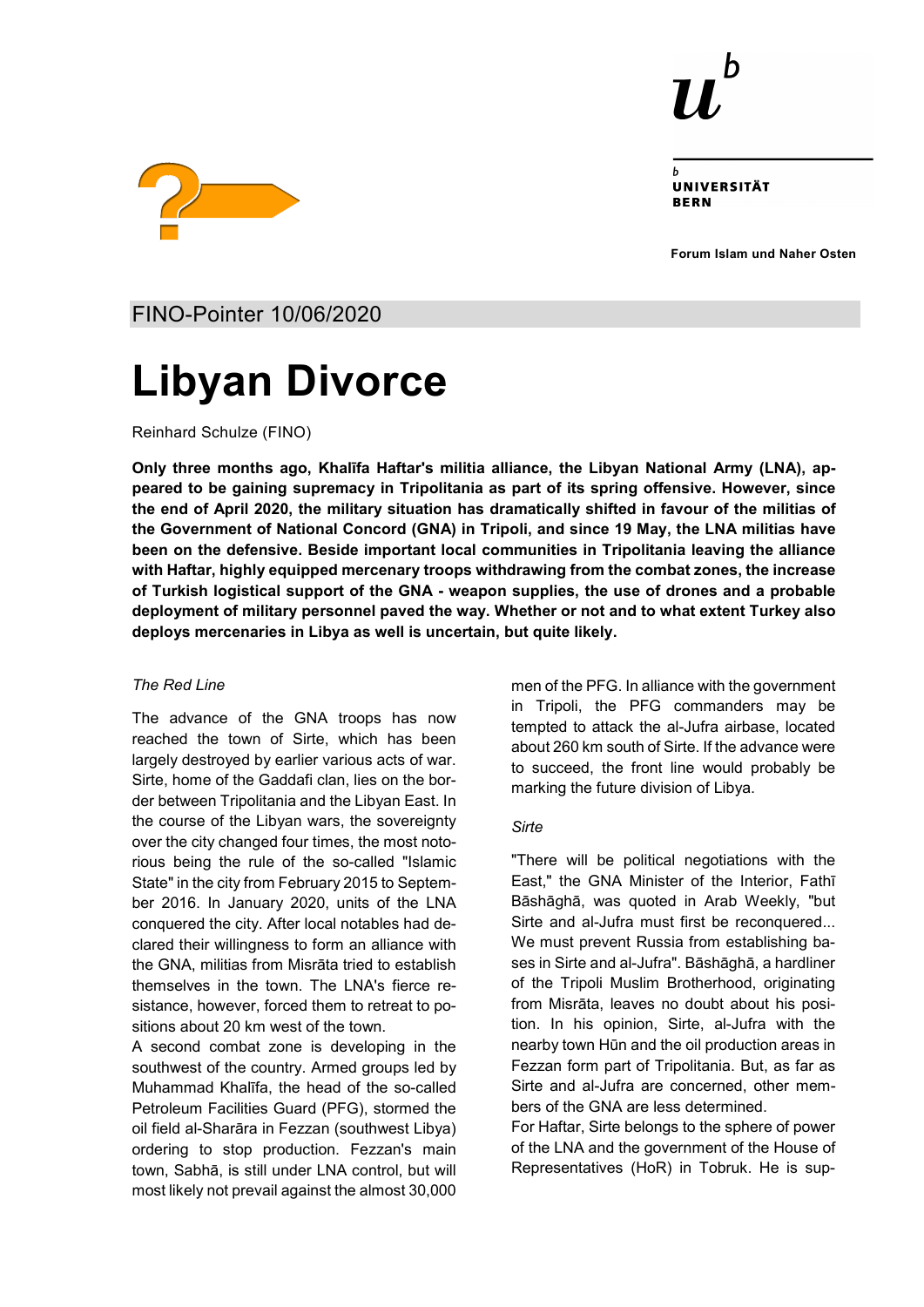

**UNIVERSITÄT BERN** 

ported in particular by those parts of the population of Sirte who identify themselves with the tribal federation Firjān. Sirte is one of the urban centres of Firjān, another one is the city of Ajdabīya, located 400km to the east. Ajdabīya is Khalīfa Haftar's hometown, being himself member of the Firjān. His brother is the chief of Benghāzī Firjān. From Haftar's point of view, Sirte is therefore not part of Tripolitania, but belongs to the sphere of power of Barqa (Cyrenaica), the Libyan East. The Tripolitans can argue that in the 19th and 20th centuries Ottomans, Italians and, from 1951 to 1963, the Libyan Kingdom had always placed the city and region of Sirte under the administration of Tripoli.

A conquest of Sirte by the Misrāta militias would therefore be an irreplaceable loss of prestige for Haftar. For his allies, a loss of al-Jufra and the extraction sites in Fezzan would be just as threatening. Therefore, the Russian and Egyptian governments let it be known that a red line has been drawn off Sirte and al-Jufra, which the militias of GNA should not cross under any circumstances. News confirming that the Egyptian army has moved troops along the border with Libya and that Russia has now replaced outdated LNA war material with new weapons and equipment show their determination.

Whether under these circumstances the GNA will dare to launch another attack on Sirte is open to speculations. Rather moderate forces within the GNA will agree to make the future status of Sirte the subject of political negotiations.

## *The logic of the Libyan divide*

Evidence suggests that the partition of Libya is seen as inevitable by all conflict parties. For some, such as the PFG, this division has even become a political agenda. In fact, it corresponds far more to the social reality in the country than the attempt to cling to the idea of a unified Libyan nation. In Libya, there had never been a social place of such a Libyan nation. It was always represented solely by the discourse of power. Even the Gaddafi regime had to make concessions to this. After the crisis in 1986, the tribal federations were massively upgraded to social pillars of the ruling order. This resulted in a double structure of rule: the centralist state apparatus, in which certain parts of the population (mostly members of tribal federations from the region around Sirte, Hūn and Banī Walīd) were privileged, and regional versus local solidarity alliances, which often identified themselves as tribes. The latter's power had been strengthened to such an extent that Gaddafi could only give the appearance of an absolute ruler. His way out was to present himself as the patron of both the state and the tribes. Therefore, after 1979 officially no longer holding a political mandate, he defined himself as the "Brotherly Leader and Guide of the Revolution of Libya".

In the meantime, however, these two powers have largely become independent. Libya as a sovereign state now exists only in a few fields such as disease control. In contrast, regional forms of statehood are becoming increasingly important; tribes gained considerable influence among the local police and security forces. In political geography, they are increasingly oriented towards collective traditions of the pre-colonial era. Tripolitania now appears as a landscape of autonomous cities and municipalities that are interlinked by kinship, origin and social fields. For example, the ethnically diverse Fezzan region to the south, with its main town Sabhā, is drawing back on a trans-Saharan identity and communality. The East, called Barqa or Cyrenaica, is the landscape of Libya, where state power and tribal authority were closely intertwined and where, as in Saudi Arabia, the Islamic tradition was an important resource for the formation of a community of subjects. The fault line between Barqa and Tripolitania forms one of the oldest cleavages in North Africa, marking the border between the Arab East (Mashreq) and the Arab West (Maghreb).

#### *One last (?) attempt to save Libya*

The partition of Libya has yet to be decided. On 6 June, Egypt's President 'Abdalfattāh al-Sīsī had tried to force a ceasefire by what he termed an initiative. "This initiative calls for compliance with all international efforts and initiatives by declaring a ceasefire on Monday, 8 June 2020, starting at 18:00 [17:00 CET]," al-Sīsī said at a press conference on 6 June. He also called on